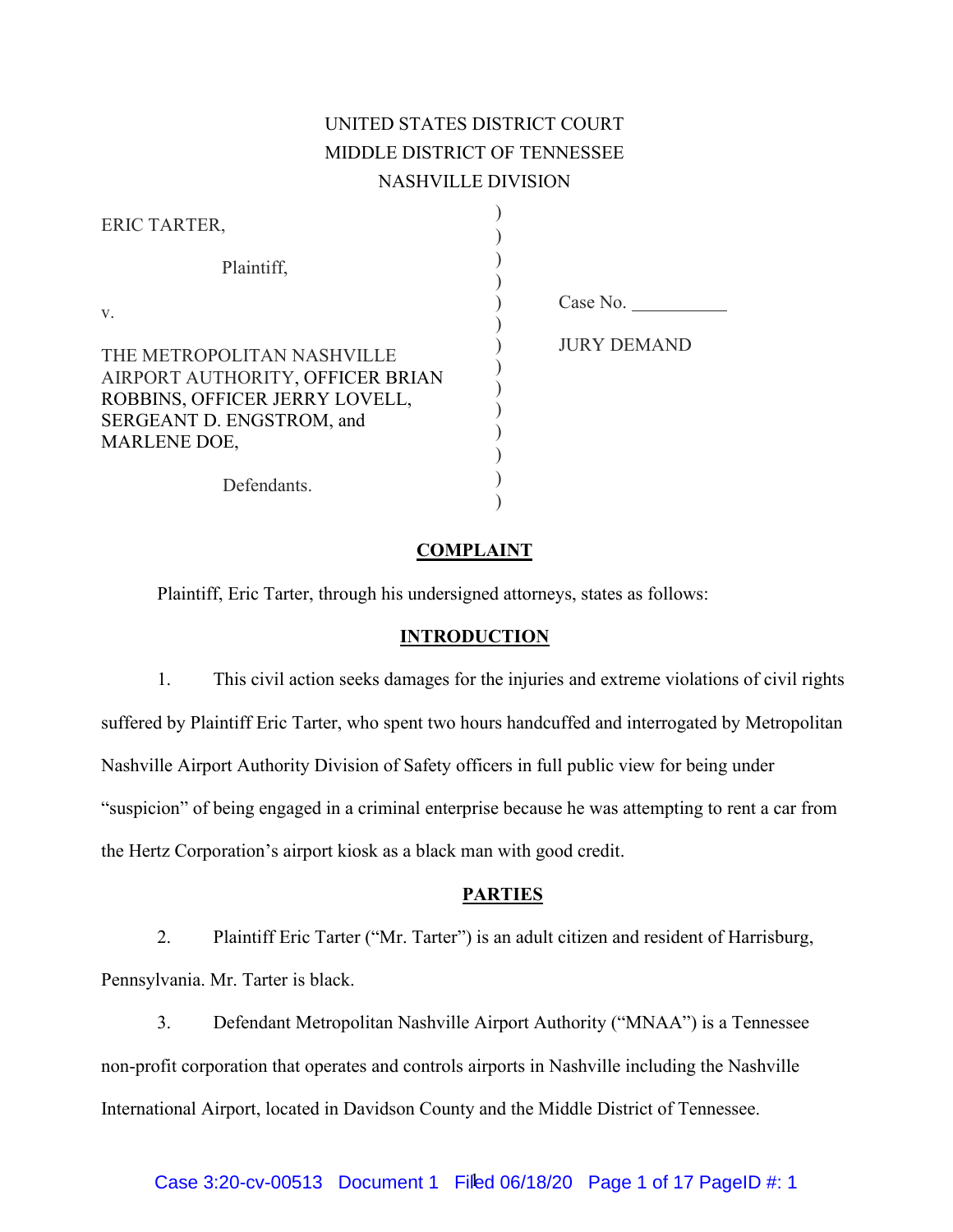4. Pursuant to the Metropolitan Airport Authority Act, Tenn. Code Ann. § 42-4-102(a), MNAA is a public and governmental body acting as an agency and instrumentality of consolidated Nashville and Davidson County municipal government.

5. MNAA operates a Division of Public Safety tasked with, among other things, providing standard police protection services on MNAA property.

6. MNAA Division of Public Safety officers receive the same training and certifications as other Tennessee law enforcement officers.

7. MNAA Division of Public Safety is overseen by Chief of Police and Assistant Vice President David Griswold ("Chief Griswold").

8. Officer Brian Robbins ("Officer Robbins") is an MNAA Division of Public Safety police officer, who performs his duties at the Nashville International Airport, located in Davidson County in the Middle District of Tennessee.

9. On information and belief, Officer Robbins resides within the Middle District of Tennessee.

10. Officer Jerry Lovell ("Officer Lovell") is an MNAA Division of Public Safety police officer, who performs his duties at the Nashville International Airport, located in Davidson County in the Middle District of Tennessee.

11. On information and belief, Officer Lovell resides within the Middle District of Tennessee.

12. Sergeant D. Engstrom ("Sergeant Engstrom") is an MNAA Division of Public Safety police officer, who performs his duties at the Nashville International Airport, located in Davidson County in the Middle District of Tennessee.

13. On information and belief, Sergeant Engstrom has supervisory authority over Officers Robbins and Lovell.

## Case 3:20-cv-00513 Document 1 Filed 06/18/20 Page 2 of 17 PageID #: 2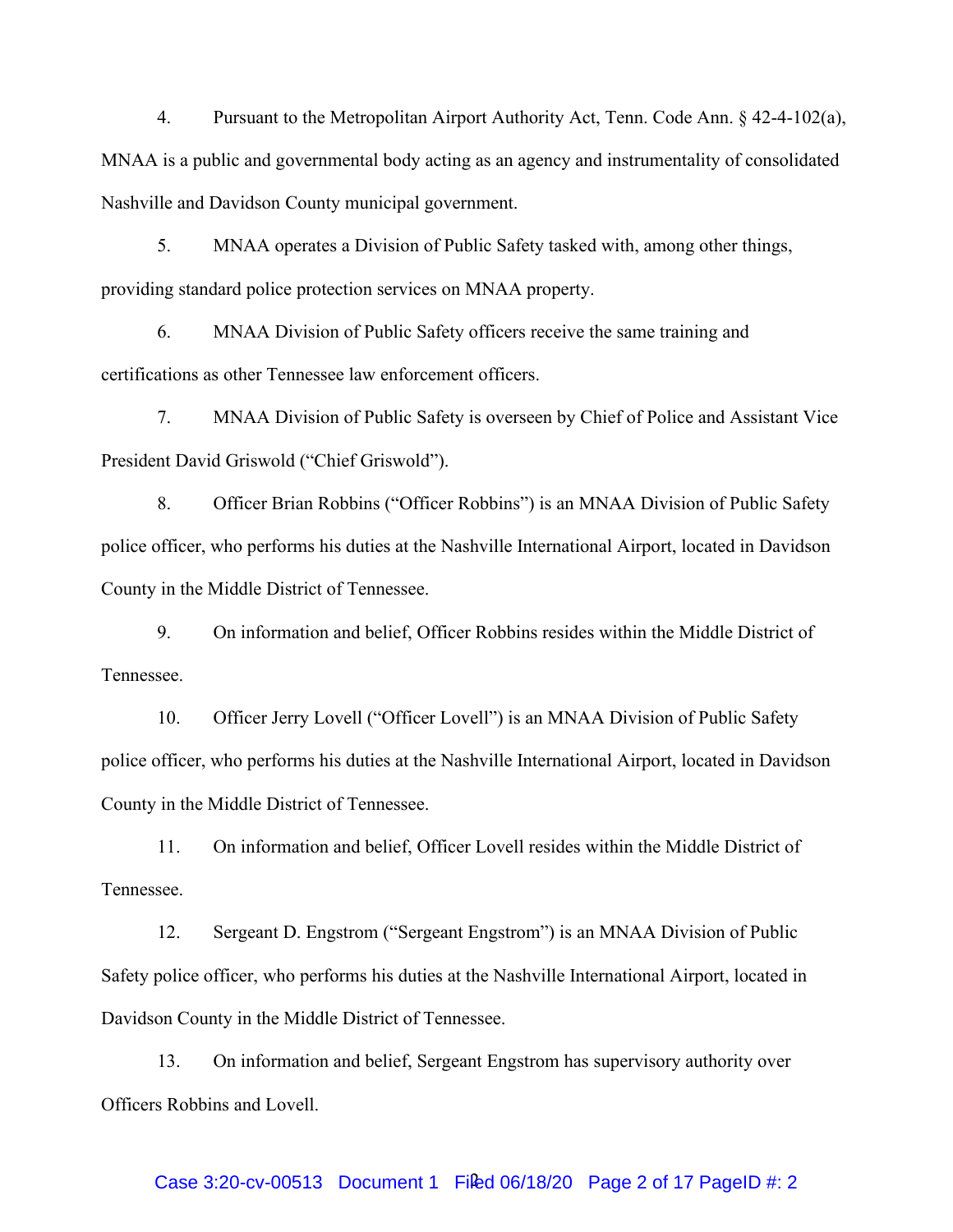14. On information and belief, Sergeant Engstrom resides within the Middle District of Tennessee.

15. Officer Robbins, Officer Lovell, and Sergeant Engstrom are sued for damages in their individual capacities.

16. Defendant Marlene "Doe" ("Marlene") is an employee of the Hertz Corporation ("Hertz") a Delaware corporation headquartered in Estero, Florida. Hertz is registered in Tennessee as a foreign corporation.

17. Marlene works at a car rental kiosk in the Nashville International Airport (the "BNA kiosk") owned and operated by Hertz, located in Davidson County, Tennessee in the Middle District of Tennessee.

### **JURISDICTION AND VENUE**

18. This Court has jurisdiction over this matter pursuant to 28 U.S.C. § 1331. Venue is proper in this District pursuant to 28 U.S.C. § 1391(b)(2) because a substantial part of the events giving rise to Plaintiff's claims occurred in this District.

### **JURY DEMAND**

19. Mr. Tarter requests a jury trial on the issues and claims set forth in this Complaint.

#### **FACTS**

#### **Mr. Tarter Arrives in Nashville**

20. On Friday August 16, 2019, Mr. Tarter flew to Nashville International Airport in order to attend a wedding in Nashville.

21. Mr. Tarter's flight arrived in Nashville after midnight, and the airport's rental car kiosks were already closed for the evening. Mr. Tarter took an Uber to his hotel, planning to return to the airport in the early afternoon to rent a vehicle for his trip.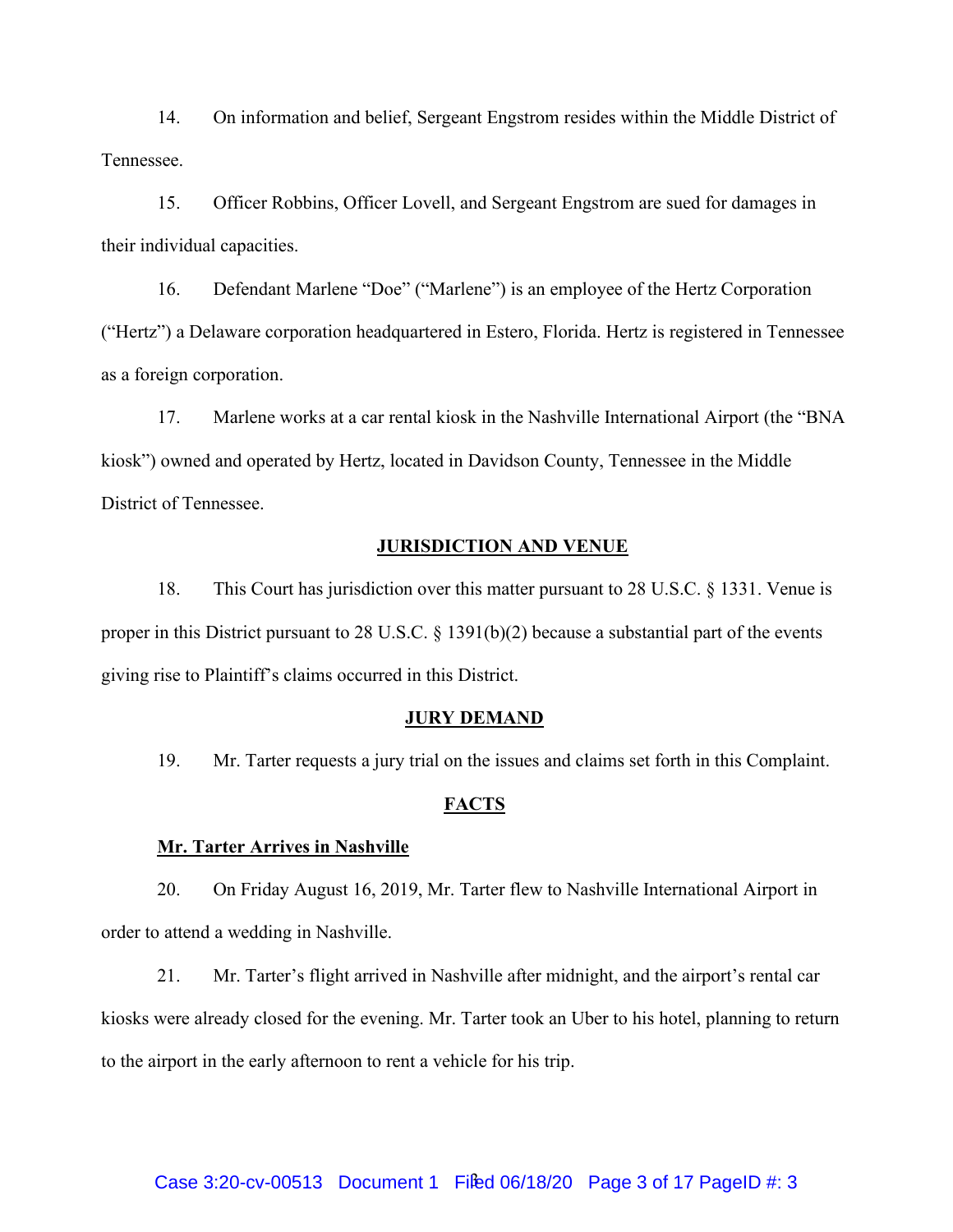#### **Mr. Tarter Attempts to Rent a Car from Hertz**

22. After sleeping, Mr. Tarter took an Uber back to Nashville International Airport, arriving at 12:22 p.m.

23. Mr. Tarter has a rewards membership with Hertz, so renting a car from Hertz during his stay in Nashville was his ideal choice.

24. Two women were working for the Hertz kiosk that afternoon, a black woman named Dre and a white woman named Marlene.

25. As there was a short line, Mr. Tarter checked the Avis line and rates before returning to the Hertz kiosk line.

26. After waiting his turn in line, Mr. Tarter was served by the white Hertz kiosk employee, Marlene.

27. Mr. Tarter provided Marlene his Hertz rewards membership number, his Pennsylvania drivers license, his United States passport, and his Bank of Missouri credit card, which was also the card on file with his Hertz rewards membership.

28. The Bank of Missouri credit card used by Mr. Tarter is a black card.

29. Generally, black credit cards are indicative of a higher credit limit and viewed as a sign of prestige and wealth.

30. Mr. Tarter declined insurance coverage, explaining he had just purchased a new vehicle and had obtained a comprehensive insurance policy through Nationwide Insurance.

31. Mr. Tarter pulled up his insurance card from the Nationwide Insurance application on his phone and showed it to Marlene.

32. Mr. Tarter offered to email the insurance card to Marlene, who responded that it was not necessary.

33. Marlene then studied Mr. Tarter's credit card for at least five minutes.

## Case 3:20-cv-00513 Document 1 Fifed 06/18/20 Page 4 of 17 PageID #: 4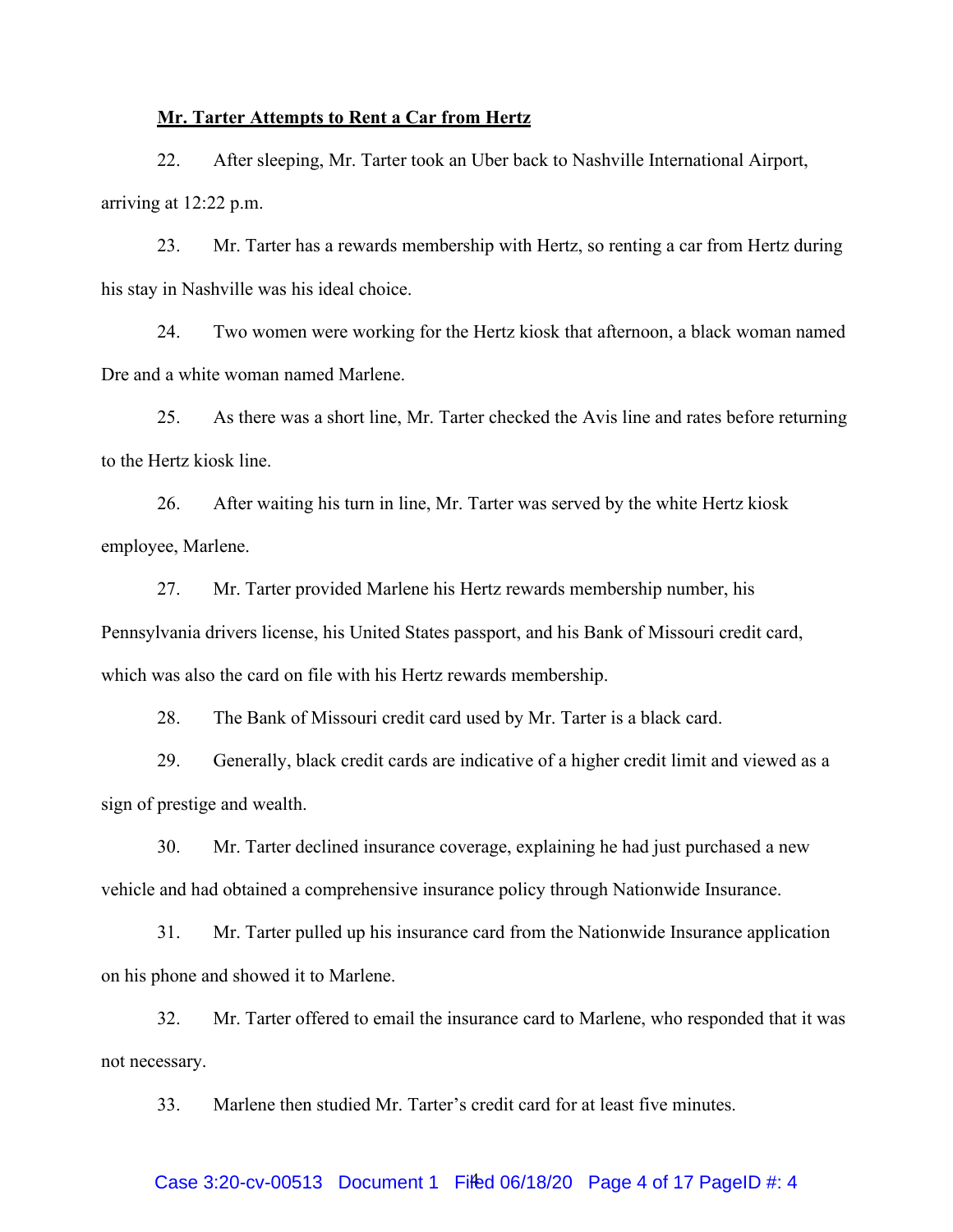#### **Officer Robbins Arrives Under False Pretenses**

34. While scrutinizing Mr. Tarter's credit card, Marlene began to make small talk with her coworker Dre about food trucks.

35. Dre consulted a calendar in another part of the Hertz kiosk and then returned to the client she was serving.

36. On information and belief, Dre or Marlene signaled some sort of silent alarm at this time.

37. Marlene printed out Mr. Tarter's paperwork and began highlighting certain provisions while explaining the terms of the reservation, as Hertz agents typically do when a customer rents a car from them.

38. As Marlene was explaining the terms, a white man, Officer Robbins, appeared on the left side of Mr. Tarter, stating "Hello, sir, how are you?"

39. Mr. Tarter replied, "Hello, how can I help you?"

40. Officer Robbins asked Mr. Tarter if he knew why Officer Robbins had approached him.

41. Mr. Tarter replied that he did not.

42. Officer Robbins stated: "Your credit card came back as fraud."

43. Mr. Tarter was highly alarmed by this because he had called his banks and credit card companies to inform them of his travels, as was his custom.

44. Mr. Tarter explained this to Officer Robbins.

45. Mr. Tarter was also confused because he has a fraud alert set on his credit report through the credit bureau.

46. Mr. Tarter reached for his cellular phone in order to call his credit card company.

47. Officer Robbins snatched Mr. Tarter's phone from him.

## Case 3:20-cv-00513 Document 1 Filed 06/18/20 Page 5 of 17 PageID #: 5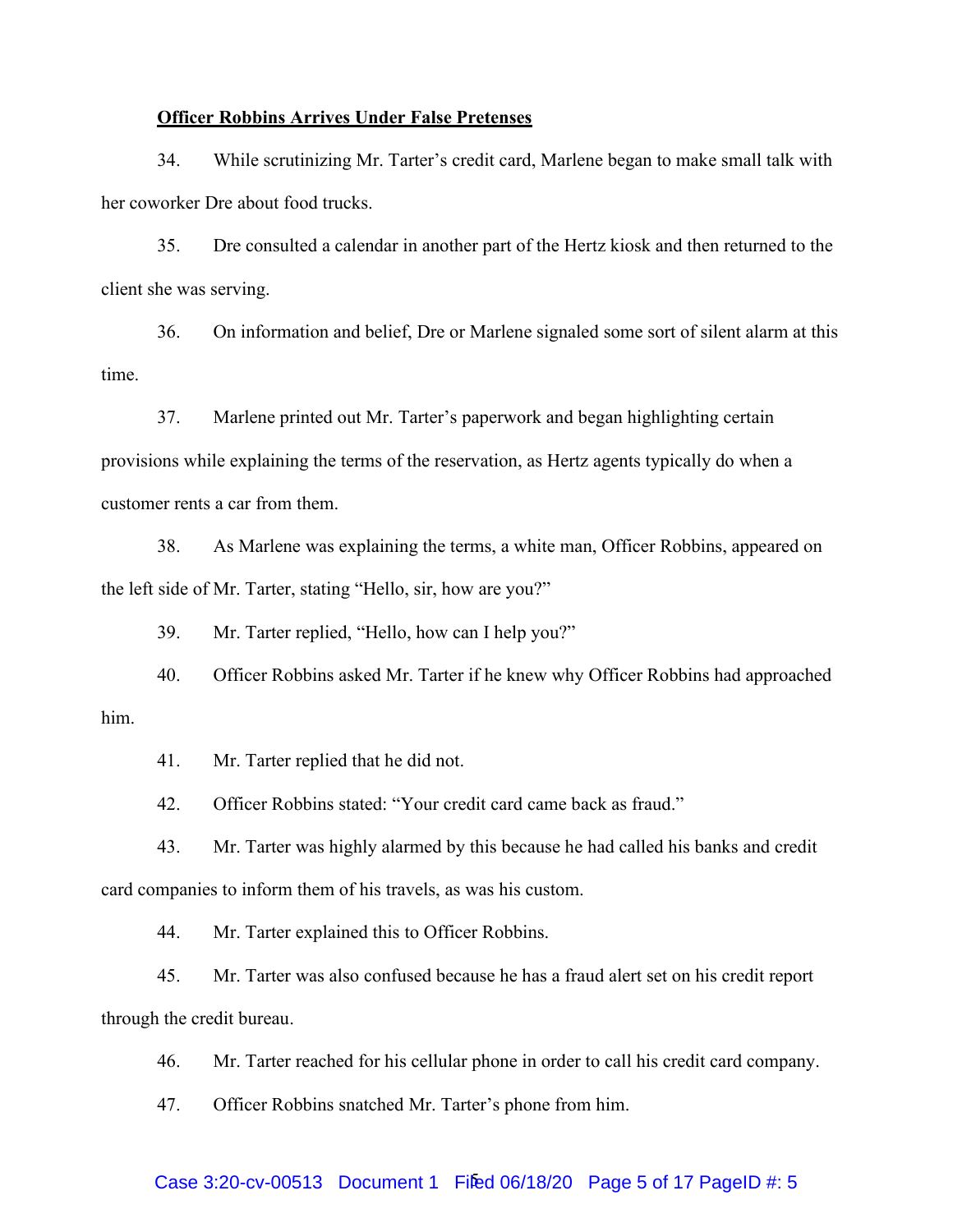48. Officer Robbins asked Mr. Tarter who he was calling and if he had someone waiting outside for him.

49. Mr. Tarter explained that he was trying to call the credit card company because he was very concerned that he paid monthly for the fraud alert and was now being told that his card was reported as fraudulent.

### **Everything About Mr. Tarter's Credit Card is Normal and Marlene Admits to Not Processing the Transaction and Profiling Mr. Tarter**

50. At this time, Officer Lovell and Sergeant Engstrom, both also white, arrived.

51. Officer Robbins, Officer Lovell, and Sergeant Engstrom (collectively, the "Three Officers") began discussing their suspicions that a black man would have "that black thing."

52. The Three Officers at all times strangely referred to the black credit card as "that black thing," rather than a credit card, or even a black card.

53. The Three Officers passed around and inspected the black Bank of Missouri credit

card, Mr. Tarter's Pennsylvania driver's license, and Mr. Tarter's U.S. passport.

54. Officer Robbins returned Mr. Tarter's cellular phone to him and watched closely as Mr. Tarter googled Bank of Missouri, his credit card company, and clicked on the 1-800-telephone number to call customer service.

55. Mr. Tarter turned his cellular phone to speaker phone mode so the Three Officers could listen to his call.

56. After two minutes on hold, a male Bank of Missouri customer service representative (the "Bank Representative") answered.

57. The Bank Representative followed normal scripted protocol, and then asked for the 16-digit credit card number.

58. Mr. Tarter explained that he did not have possession of the credit card, and asked for another form of verification.

## Case 3:20-cv-00513 Document 1 Filed 06/18/20 Page 6 of 17 PageID #: 6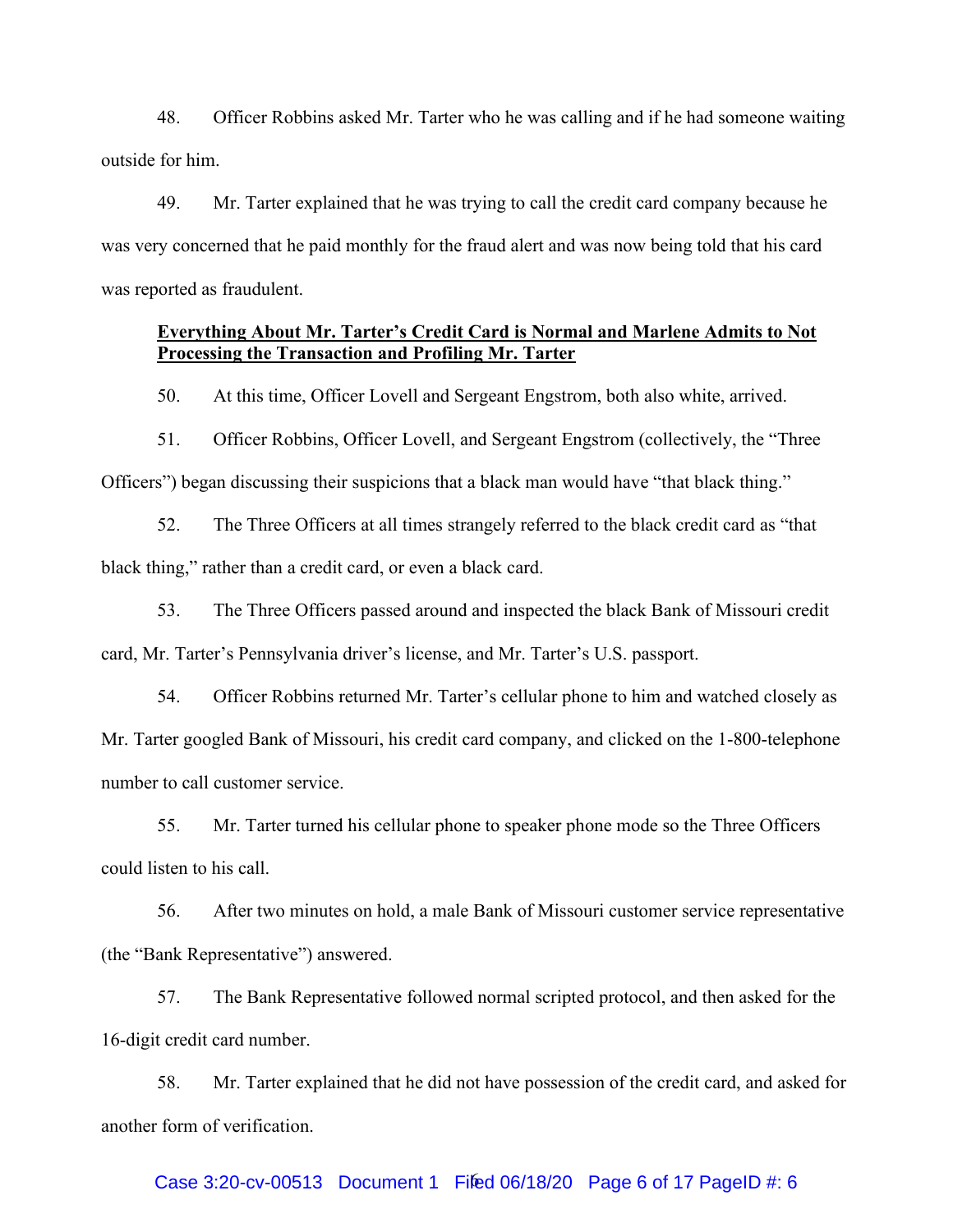59. The Bank Representative asked for Mr. Tarter's social security number, first and last name, date of birth, and home address.

60. Despite his discomfort with announcing this private information out loud for anyone in the car rental area of Nashville International Airport to hear, Mr. Tarter correctly provided all of the requested information.

61. After the Bank Representative pulled up Mr. Tarter's account, Mr. Tarter explained to the Bank Representative that he was told that his credit card was processed and came back with a fraud alert.

62. The Bank Representative explained that the credit card had a zero balance, that no monies were owed, and that in fact the card had not been processed that day.

63. Sergeant Engstrom asked Marlene to specify what was wrong with the credit card.

64. Marlene admitted that she had not "ran" or processed the credit card.

65. Marlene stated that she ran a search of the credit card, and the company in the database did not match the company appearing on the credit card, and that Mr. Tarter fit "the profile," so she assumed Mr. Tarter was committing credit card fraud.

66. The Three Officers asked the Bank Representative a series of questions to determine if the credit card's bank had recently changed or merged, or anything else that might explain a disparity in the name.

67. The Bank Representative explained that the bank providing the credit card was and always had been the Bank of Missouri.

68. Sergeant Enstrom then stated that he did not see Bank of Missouri written on the back of the credit card and asked Marlene what she had seen.

69. Marlene stated that she never looked at the "black thing."

### **The Three Officers Continue to Interrogate Mr. Tarter**

Case 3:20-cv-00513 Document 1 Filed 06/18/20 Page 7 of 17 PageID #: 7 70. Officer Lovell then asked Mr. Tarter for more proof of identity.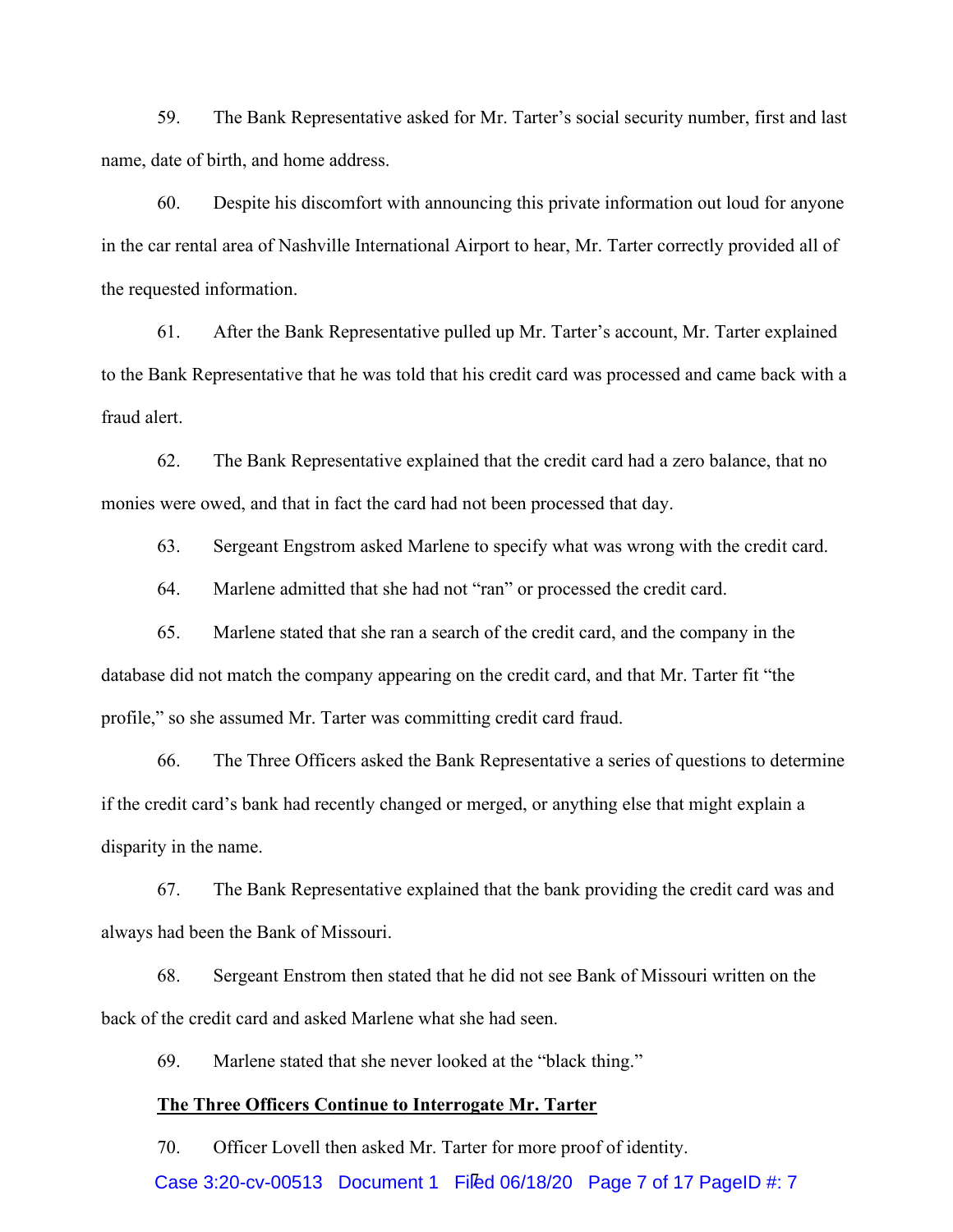71. Mr. Tarter explained that the Three Officers had two forms of government photo identification in his Pennsylvania driver's license and United States passport and had spoken to the credit card company where he had correctly established the card belonged to him using his personal information.

72. The Three Officers began peppering Mr. Tarter with questions, all of which he was able to correctly and easily answer.

73. Among the things Mr. Tarter explained to the Three Officers during this rapid-fire questioning session:

a) He lives in Pennsylvania, not Davidson County, Tennessee;

- b) His bags were at the Hampton Inn where he was staying on his trip;
- c) He had flown in the previous evening, Friday August 16, 2019, with American Airlines. Mr. Tarter even provided his airline boarding pass that was still in his wallet to verify his flight information.

74. The Three Officers then asked Mr. Tarter to prove his identity by logging into the online account of every credit card in his wallet through his phone.

75. As the Three Officers reviewed Mr. Tarter's accounts to match the last four digits displayed online to the credit card in his wallet, they observed his account balances.

76. The Three Officers stepped a few feet away but were still within Mr. Tarter's earshot.

77. The Three Officers conversed with each other about how odd it was that a young black man had so much money.

78. The Three Officers suggested that Mr. Tarter may be a drug dealer or was engaged in some other nefarious conduct.

79. One of the Three Officers stated that Mr. Tarter must be an imposter.

## Case 3:20-cv-00513 Document 1 Filed 06/18/20 Page 8 of 17 PageID #: 8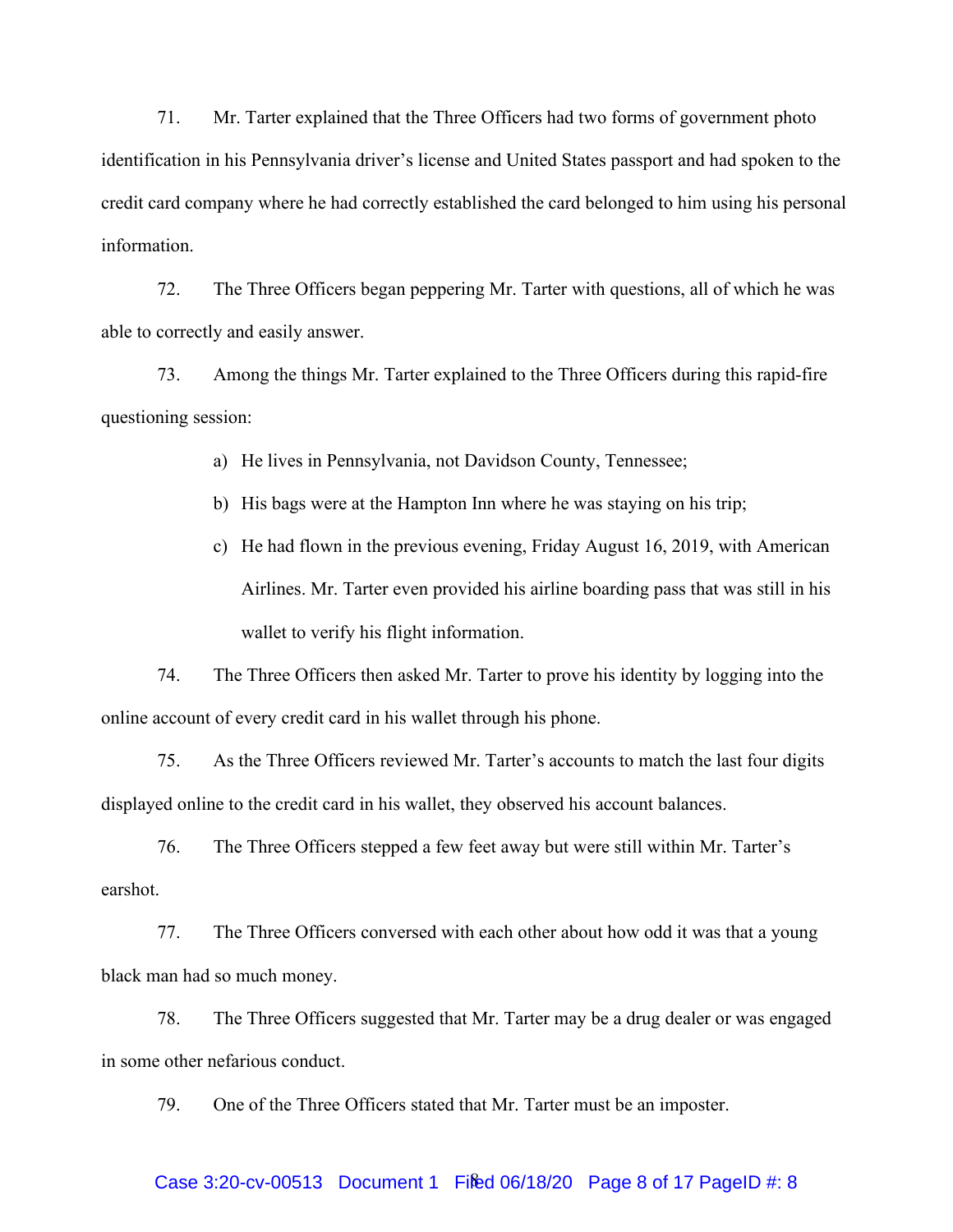80. The Three Officers returned and asked Mr. Tarter a few more questions about his profession and personal life.

81. At this point, Mr. Tarter had calmly and politely endured the Three Officers' interrogation for approximately forty minutes.

### **Mr. Tarter is Handcuffed and Detained**

82. Officer Lovell asked Mr. Tarter to turn around and put his hands behind his back.

83. Mr. Tarter asked why he was being arrested, and Officer Lovell responded that he was just being detained.

84. One of the Three Officers handcuffed Mr. Tarter's wrists together behind his back.

85. The handcuffs were incredibly tight and painful.

86. Crowds of people going through Nashville International Airport on a summer Saturday had been intently watching the entire interaction, and even more attention was garnered when Mr. Tarter was handcuffed.

87. The Three Officers led Mr. Tarter to what they described as a "secure" location, but he was still in plain view of everyone using the escalator and elevator to that floor of the airport.

88. Two more white MNAA officers joined the Three Officers, surrounding Mr. Tarter.

89. As the Three Officers performed an even deeper background check on Mr. Tarter, they continued to question him about all aspects of his life, including personal matters.

90. When the Three Officers learned that Mr. Tarter owned a 2019 Jaguar, they expressed disbelief, called the dealership from which he had purchased the car, and described Mr. Tarter as a "black male" to the dealership's representative.

91. Finally, after nearly two hours in total, Mr. Tarter was released with an incident number and phone number to file a formal complaint.

92. Throughout this experience, white customers were served at the Hertz kiosk without incident.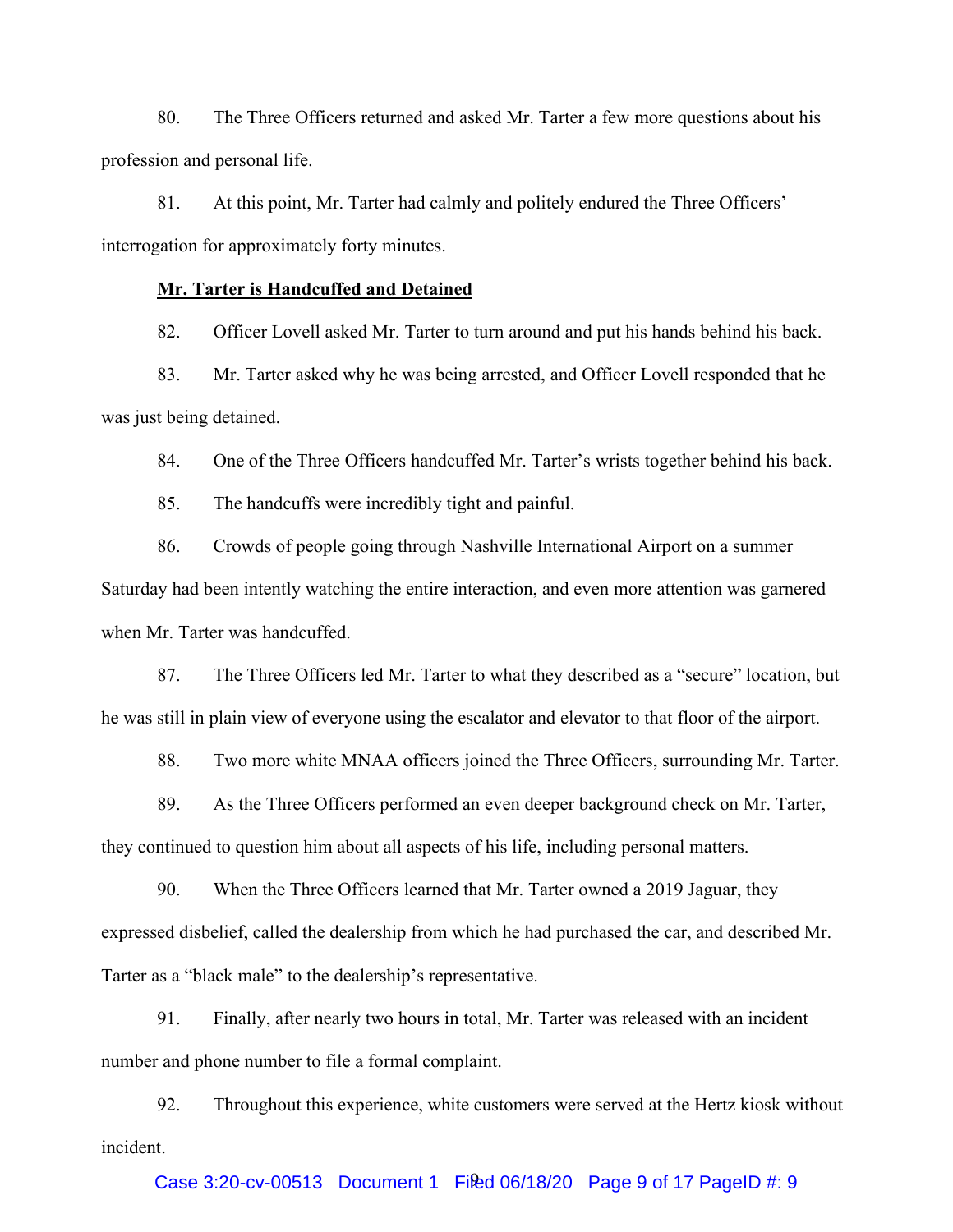#### **Hertz Still Will Not Provide Mr. Tarter a Rental Car**

93. Mr. Tarter returned to the Hertz kiosk to complete his transaction.

94. Marlene had left, and Mr. Tarter asked Dre for Marlene's name.

95. Dre resisted, stating, "I have nothing to do with this."

96. Dre informed Mr. Tarter that the Hertz kiosk had no cars available.

97. Mr. Tarter reported to the Thrifty car rental kiosk, and was able to rent a car using his Bank of Missouri credit card and be on his way within ten minutes.

#### **Hertz and MNAA Investigate and Ratify Their Employees' Conduct**

98. Mr. Tarter lodged formal complaints with both Hertz and MNAA, noting that he believed the false fraud allegation, subsequent interrogation, and unnecessary, painful, and embarrassing detainment were racially motivated.

99. Chief Griswold dispatched a letter to Mr. Tarter on September 16, 2019, stating that after an investigation it was determined no policies were violated and the Three Officers were exonerated of Mr. Tarter's allegations. (See Exhibit A, Chief Griswold letter).

100. Hertz Executive Customer Service employee Myesha Jones responded by email to Mr. Tarter's complaint, stating that Hertz had investigated and determined Marlene's behavior was appropriate, noting MNAA had reached the same conclusion. (See Exhibit B, Myesha Jones email).

#### **Mr. Tarter was Severely Harmed by This Experience**

101. Mr. Tarter has undergone regular counseling in an attempt to move past this traumatic experience.

102. Mr. Tarter is regularly disrupted in his efforts to perform his work multiple times per day by crying spells from the pent-up emotional turmoil.

103. Mr. Tarter now has a physical response of fear and discomfort when he sees police officers.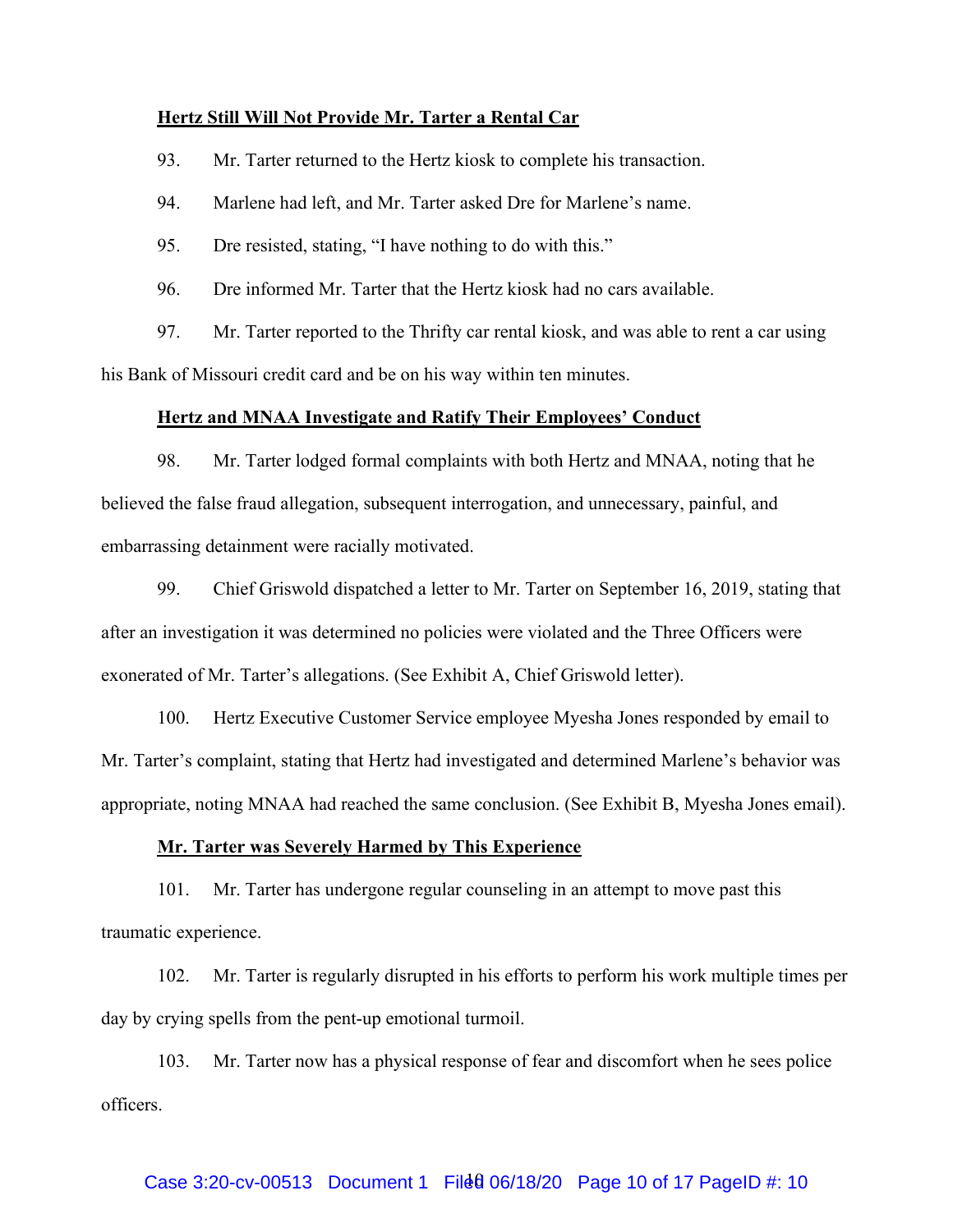104. Mr. Tarter often avoids leaving his home due to the psychological impacts of this experience.

105. Mr. Tarter also continues to experience pain and numbness in his hands, arms, and shoulders as a residual effect of the incredibly tight and uncomfortable handcuffs regularly.

#### **CLAIMS FOR RELIEF**

## **COUNT I REFUSAL OF THE RIGHT TO ENTER INTO A CONTRACT BASED ON RACE**

### **(42 U.S.C. § 1981)**

#### **(***against Marlene Doe***)**

106. Plaintiff re-alleges and re-avers the preceding paragraphs, and the preceding are incorporated herein by reference.

107. As a black man, Plaintiff is a member of a protected class.

108. Plaintiff sought to make or enforce a contract for services ordinarily provided by

Hertz.

109. Plaintiff was denied the right to enter into or enjoy the benefits or privileges of

the contractual relationship in that Plaintiff was deprived of services while similarly situated

persons outside the protected class were not.

110. Plaintiff was treated by Marlene in a markedly hostile manner and in a manner which a reasonable person would find objectively discriminatory.

111. Plaintiff's race was a but-for cause of his injury at the hands of Marlene.

## **COUNT II VIOLATION OF THE FOURTH AND FOURTEENTH AMENDMENTS UNCONSTITUTIONAL SEARCH**

### **(42 U.S.C. § 1983)**

### **(***against MNAA and the Three Officers***)**

112. Plaintiff re-alleges and re-avers the preceding paragraphs, and the preceding are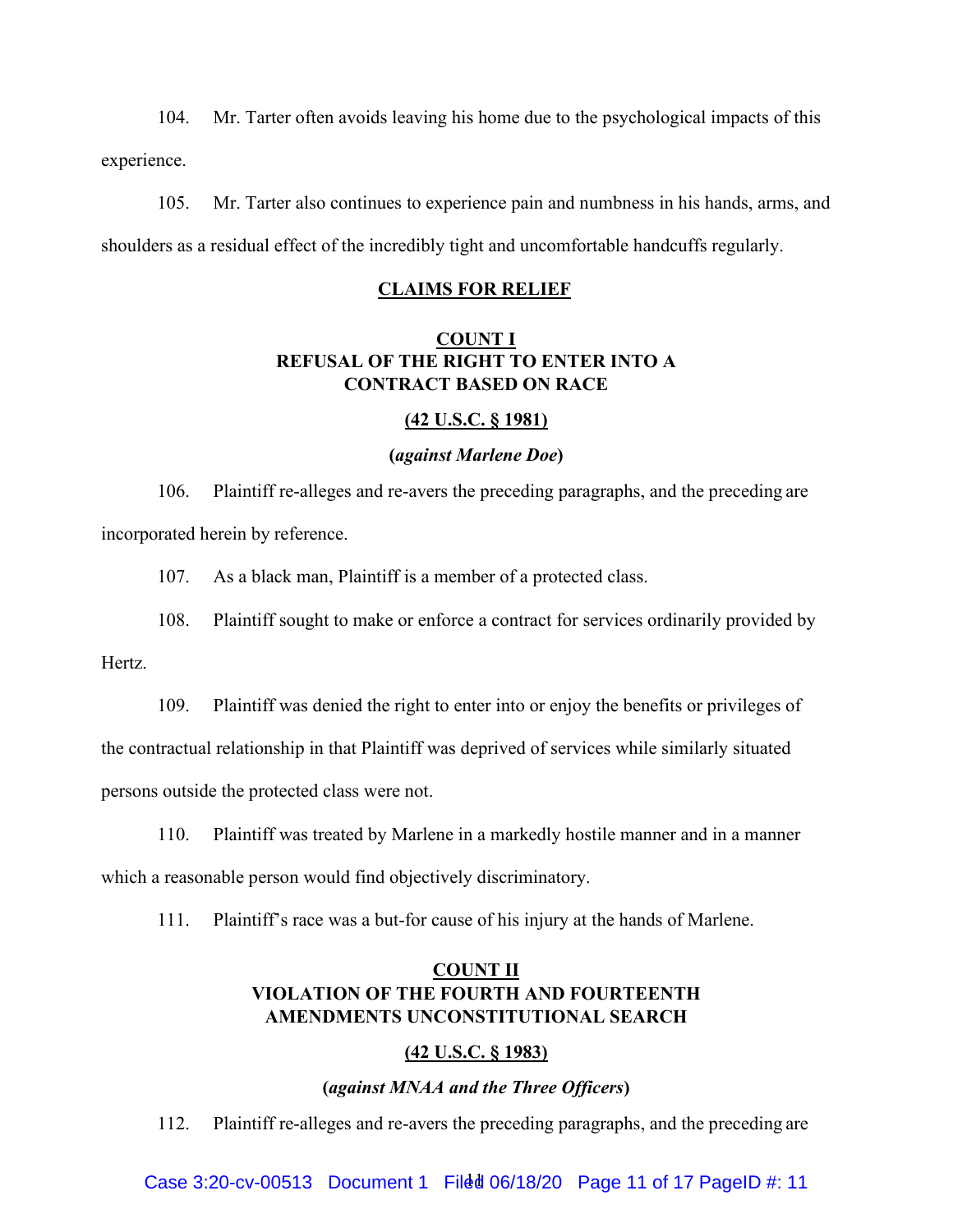incorporated herein by reference.

113. Defendants Robbins, Lovell, and Engstrom conducted an unreasonable warrantless, non-consensual, non-exigent search of Plaintiff's person without probable cause in violation of the Fourth Amendment to the United States Constitution.

114. Defendants exceeded the scope of a permissible *Terry* frisk search, which is constitutionally limited to situations in which police officers have a reasonable and articulable suspicion that a suspect is armed and presently dangerous.

115. Defendant lacked reasonable suspicion that criminal activity had occurred or was about to occur that would justify such a search.

116. No separate probable cause existed for the Three Officers to inspect the credit cards in Mr. Tarter's wallet and force him to log into his online accounts to verify their accuracy.

117. Plaintiff suffered injuries, including, but not limited to, violations of his constitutional rights, loss of liberty, humiliation, and emotional distress as a direct and proximate result of Defendants' illegal actions.

118. Defendants violated Plaintiff's clearly established right to be free from unreasonable searches.

119. MNAA ratified this conduct by finding the Three Officers had not violated official policy by rifling through an airport customer's personal affects and private financial information without probable cause.

120. MNAA thus has a policy, procedure, and/or custom of rifling through airport customers' personal affects and private financial information without probable cause, and is liable for the conduct of the Three Officers, who acted pursuant to this MNAA policy, procedure, and/or custom.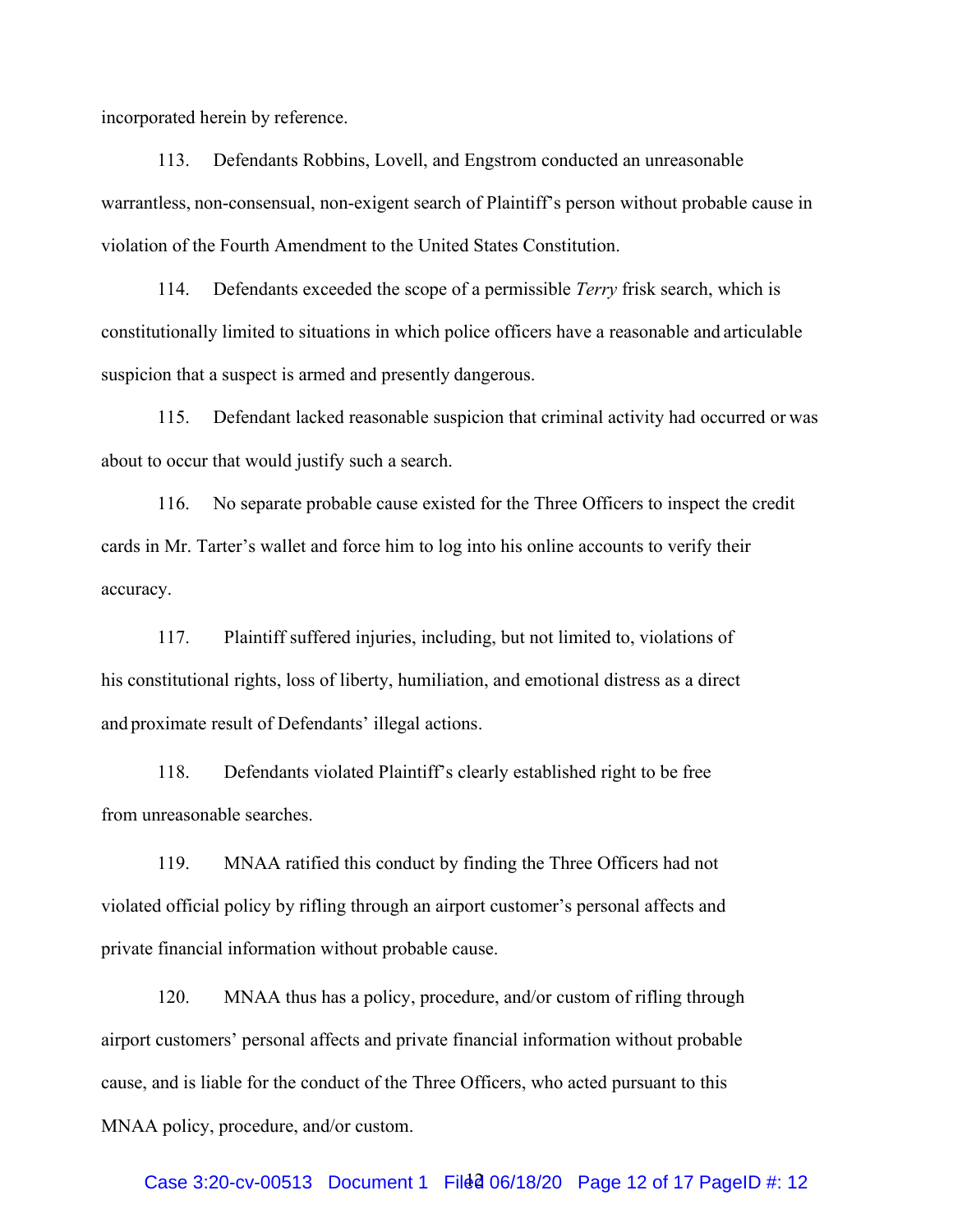## **COUNT III VIOLATION OF THE FOURTH AND FOURTEENTH AMENDMENTS UNREASONABLY PROLONGED SEIZURE**

#### **(42 U.S.C. § 1983)**

#### **(***against MNAA and the Three Officers***)**

121. Plaintiff re-alleges and re-avers the preceding paragraphs, which are incorporated herein by reference.

122. The Fourth Amendment guards against seizures unreasonable in scope and duration.

123. The Three Officers impermissibly detained Plaintiff for longer than necessary to effectuate the purpose of the seizure, which was to determine whether Plaintiff had attempted credit card fraud at the Hertz kiosk.

124. The Three Officers continued to detain Plaintiff for at least an hour after Marlene admitted she had neither processed nor even looked at his credit card prior to notifying MNAA she suspected Mr. Tarter of fraud, and for a significant amount of time after his credit card company had confirmed his identity.

125. The Fourth Amendment prohibits detentions made solely for investigatory purposes. The Three Officers unlawfully detained Plaintiff in order to develop probable cause. Probable cause to arrest or cite Plaintiff for any offense nevermaterialized.

126. The Three Officers lacked reasonable suspicion to enlarge the scope of the original *Terry* stop.

127. The Three Officers also exceeded the scope of this investigatory detention by failing to limit the stop to a reasonable duration using the least-intrusive investigatory means available to them.

128. Plaintiff suffered injuries, including, but not limited to, violations of his constitutional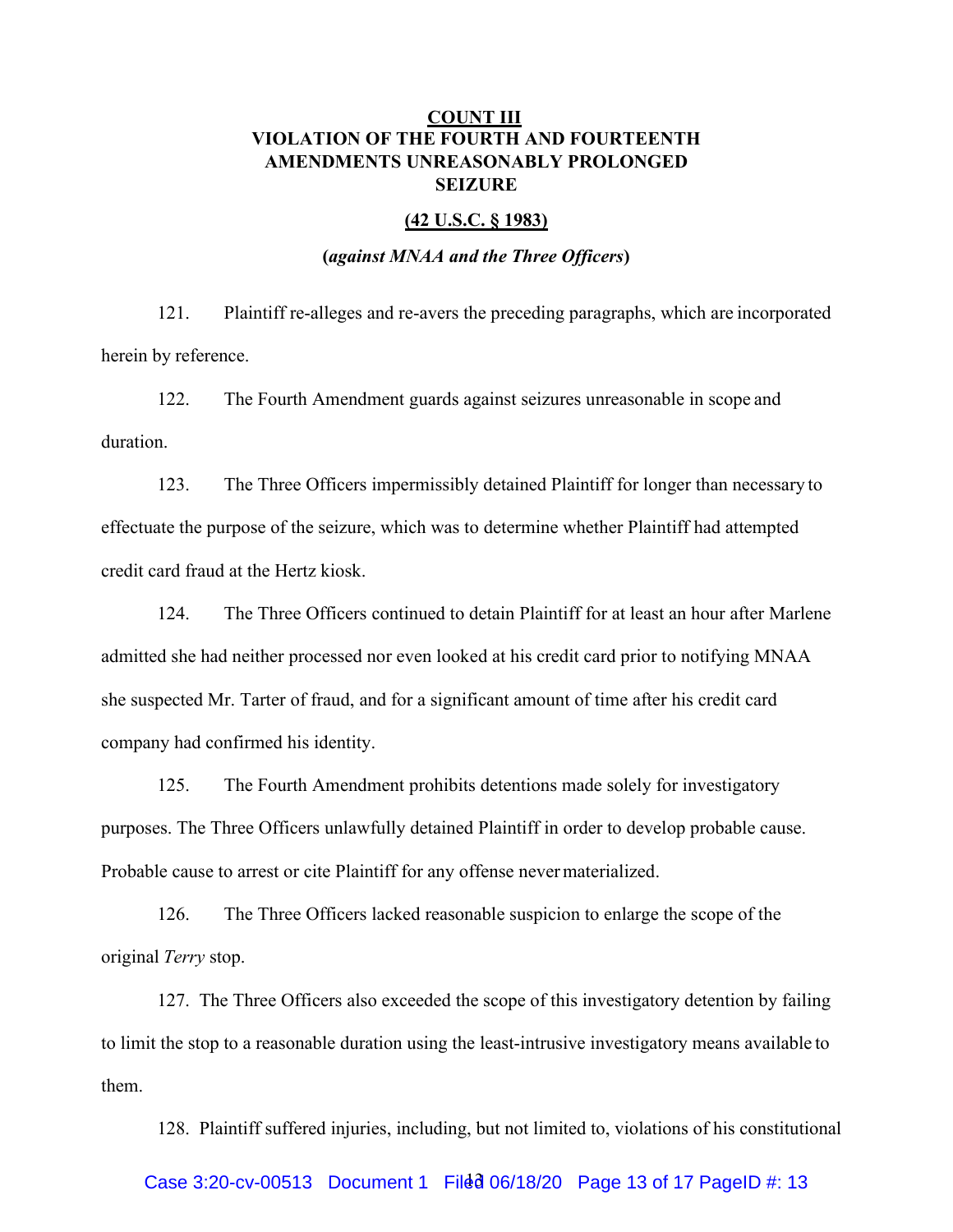rights, loss of liberty, humiliation, and emotional distress as a direct and proximate cause of Defendants' illegal actions.

129. The Three Officers violated Plaintiff's clearly established right to be free from unreasonably prolonged seizures.

130. MNAA ratified this conduct by finding the Three Officers had not violated official policy by forcibly detaining Mr. Tarter for two hours without probable cause.

131. Marlene explained that Mr. Tarter's card had not indicated any sort of fraud but that Mr. Tarter "fit the profile" to the Three Officers, who used this joint "profile" formed and used by Hertz and MNAA of a black man as justification to detain Mr. Tarter for more than two hours without probable cause.

132. MNAA thus has a policy, procedure, and/or custom of forcibly detaining airport customers for over two hours without probable cause, and is liable for the conduct of the Three Officers, who acted pursuant to this MNAA policy, procedure, and/or custom.

## **COUNT IV VIOLATION OF THIRTEENTH AND FOURTEENTH AMENDMENT RIGHTS**

### **(42 U.S.C. § 1981)**

### **(***against MNAA and the Three Officers***)**

133. Plaintiff re-alleges and re-avers the preceding paragraphs, which are incorporated herein by reference.

134. Defendants, acting under color of state law, subjected Plaintiff, who is African-American to the forgoing search and seizure because of his race and ethnicity.

135. Defendants' unlawful acts and omissions denied Plaintiff equal rights under the law, including, but not limited to, Plaintiff's right to the full and equal benefit of all laws and proceedings for the security of persons and property as is enjoyed by white citizens and additionally was, instead, subjected to punishments, pains, and penalties unlike those imposed

Case 3:20-cv-00513 Document 1 Filed 06/18/20 Page 14 of 17 PageID #: 14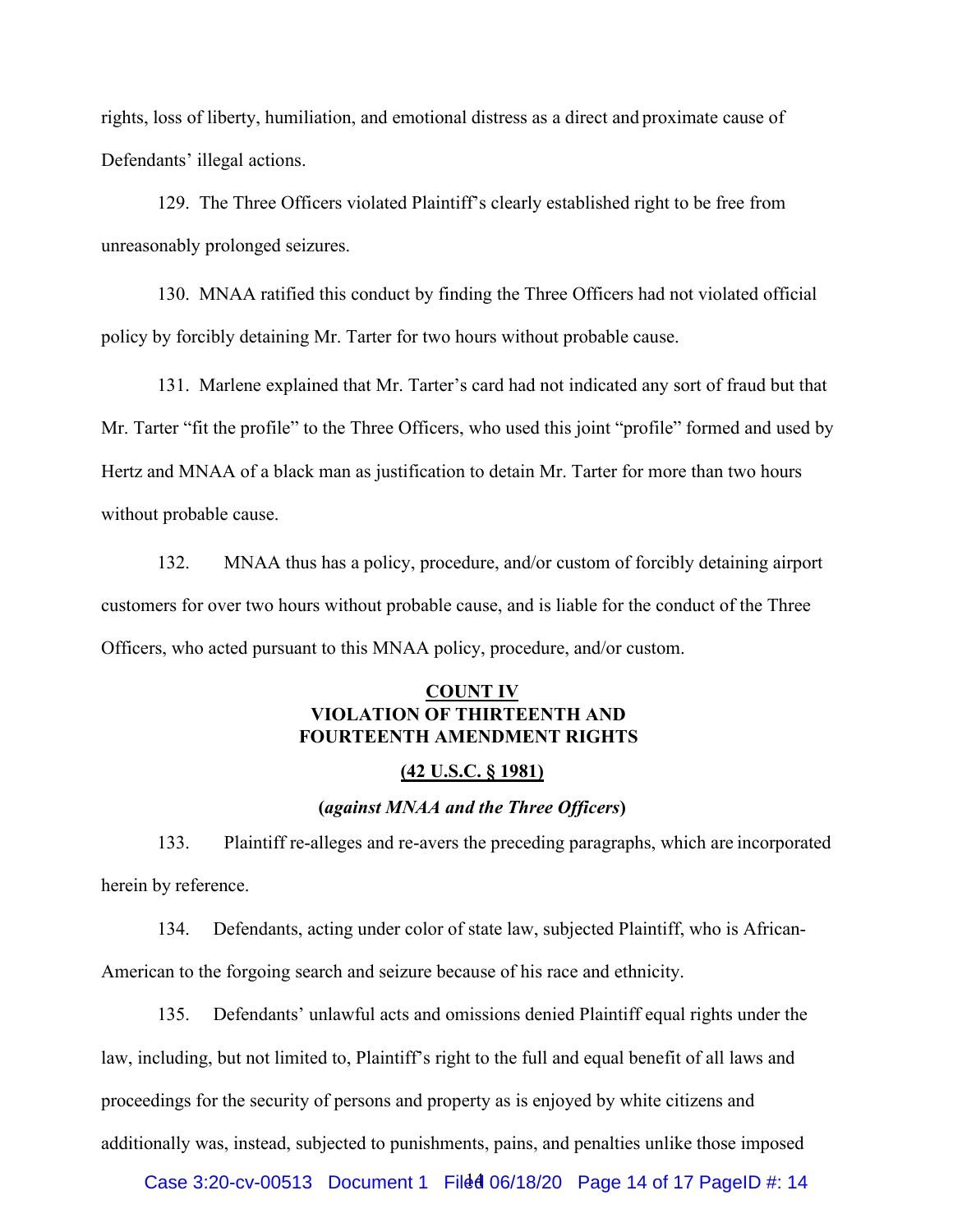upon white citizens.

136. Defendants acted intentionally and purposefully, without lawful justification and with a reckless disregard for the natural and probable consequences of their acts, causing specific and serious bodily, mental and emotional harm, economic injury, pain and suffering in violation of the Plaintiff's Constitutional rights as guaranteed under 42 U.S.C. § 1981 and the Thirteenth and Fourteenth Amendments to the United States Constitution.

## **COUNT V FALSE IMPRISONMENT**

#### **(Tenn. Code Ann. § 39-13-302)**

#### **(***against Marlene and the Three Officers***)**

137. Plaintiff re-alleges and re-avers the preceding paragraphs, which are incorporated herein by reference.

138. By handcuffing and detaining Plaintiff needlessly and without probable cause, the Three Officers knowingly and willfully removed and confined Plaintiff unlawfully so as to interfere substantially with Plaintiff's liberty.

139. By falsely reporting Mr. Tarter for fraud, Marlene conspired with the Three Officers and MNAA to falsely imprison Mr. Tarter.

140. The natural and anticipated outcome of Marlene's false report was the false

imprisonment of Mr. Tarter by MNAA during its investigation of Marlene's false report. Therefore,

Marlene is liable under Tennessee law for causing Plaintiff's false imprisonment.

# **COUNT VI INTENTIONAL INFLICTION OF EMOTIONAL DISTRESS**

### **(Tennessee Common Law)**

## **(***against Marlene and the Three Officers***)**

141. Plaintiff re-alleges and re-avers the preceding paragraphs, which are incorporated herein by reference.

Case 3:20-cv-00513 Document 1 Filed 06/18/20 Page 15 of 17 PageID #: 15 142. Marlene's racial profiling of Plaintiff in his attempt to rent a car and her racially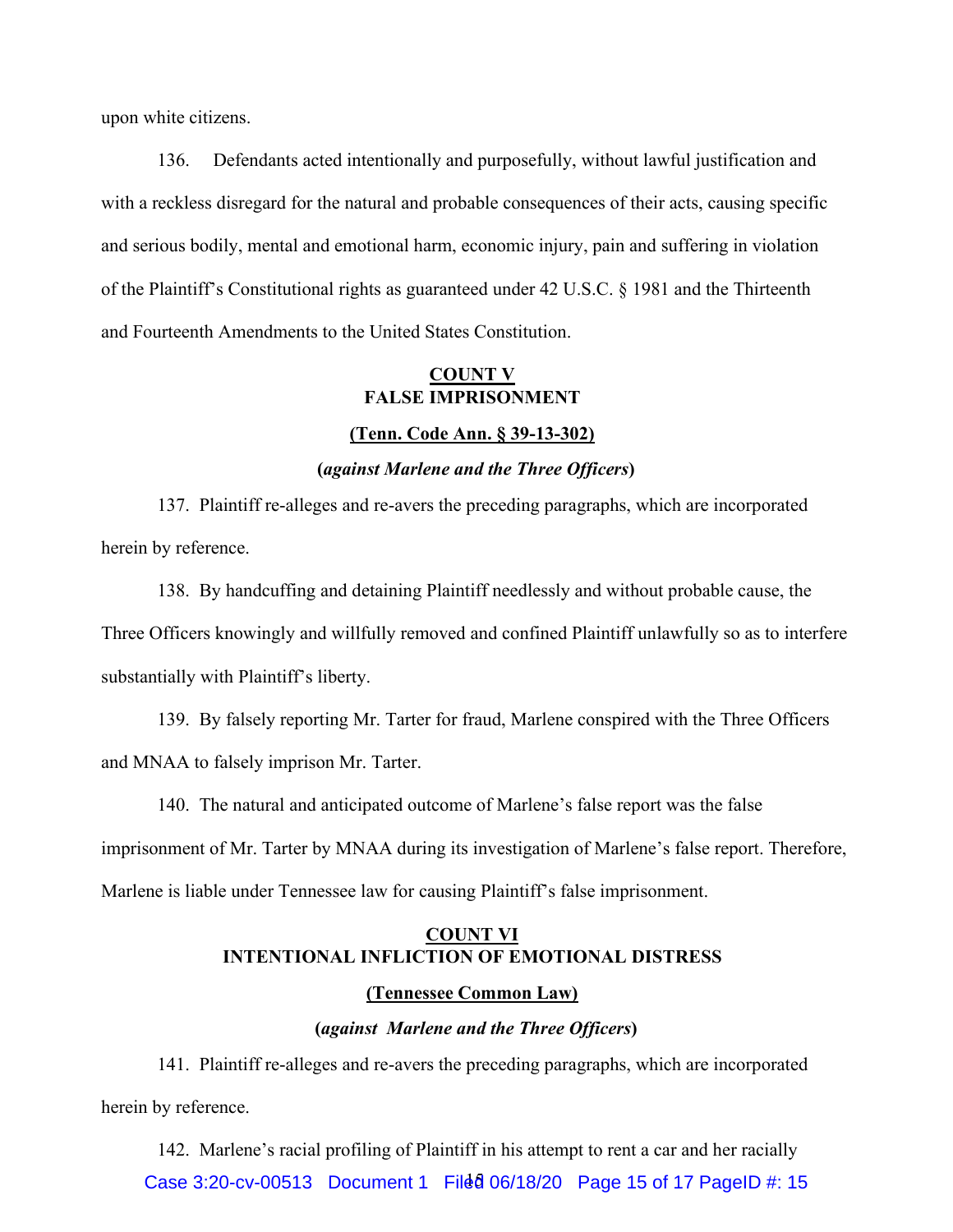motivated, ill-considered fraud alert to the police were intentional acts.

143. The Three Officers' prolonged and unjustified search and seizure of Plaintiff solely on account of his race were intentional acts.

144. Marlene's racially motivated attempts to deny Plaintiff service and enforce her prejudice using the brute force of law enforcement were outrageous acts not tolerated by civilized society.

145. The Three Officers' prolonged and unjustified search and seizure of Plaintiff solely on account of his race were outrageous acts not tolerated by civilized society.

146. Plaintiff suffers from serious mental injuries because of each Defendant's conduct.

## **COUNT VII BATTERY**

#### **(Tennessee Common Law)**

### **(***against the Three Officers***)**

147. Plaintiff re-alleges and re-avers the preceding paragraphs, which are incorporated herein by reference.

148. The Three Officers' needlessly handcuffing Plaintiff was an intentional act that caused an unpermitted, harmful, and offensive bodily contact.

149. As a result of the Three Officers' unpermitted, harmful, and offensive bodily contact, Plaintiff suffered damages, including, but not limited to, severe emotional trauma and continued pain and numbness in his hands, arms, and shoulders.

#### **REQUEST FOR RELIEF**

WHEREFORE, Plaintiff requests judgment against Defendants as so follows:

(1) Plaintiff requests that he be awarded all damages to which it may appear he is entitled by the proof submitted in this cause, including nominal damages, compensatory damages, and emotional distress damages;

Case 3:20-cv-00513 Document 1 Filed 06/18/20 Page 16 of 17 PageID #: 16